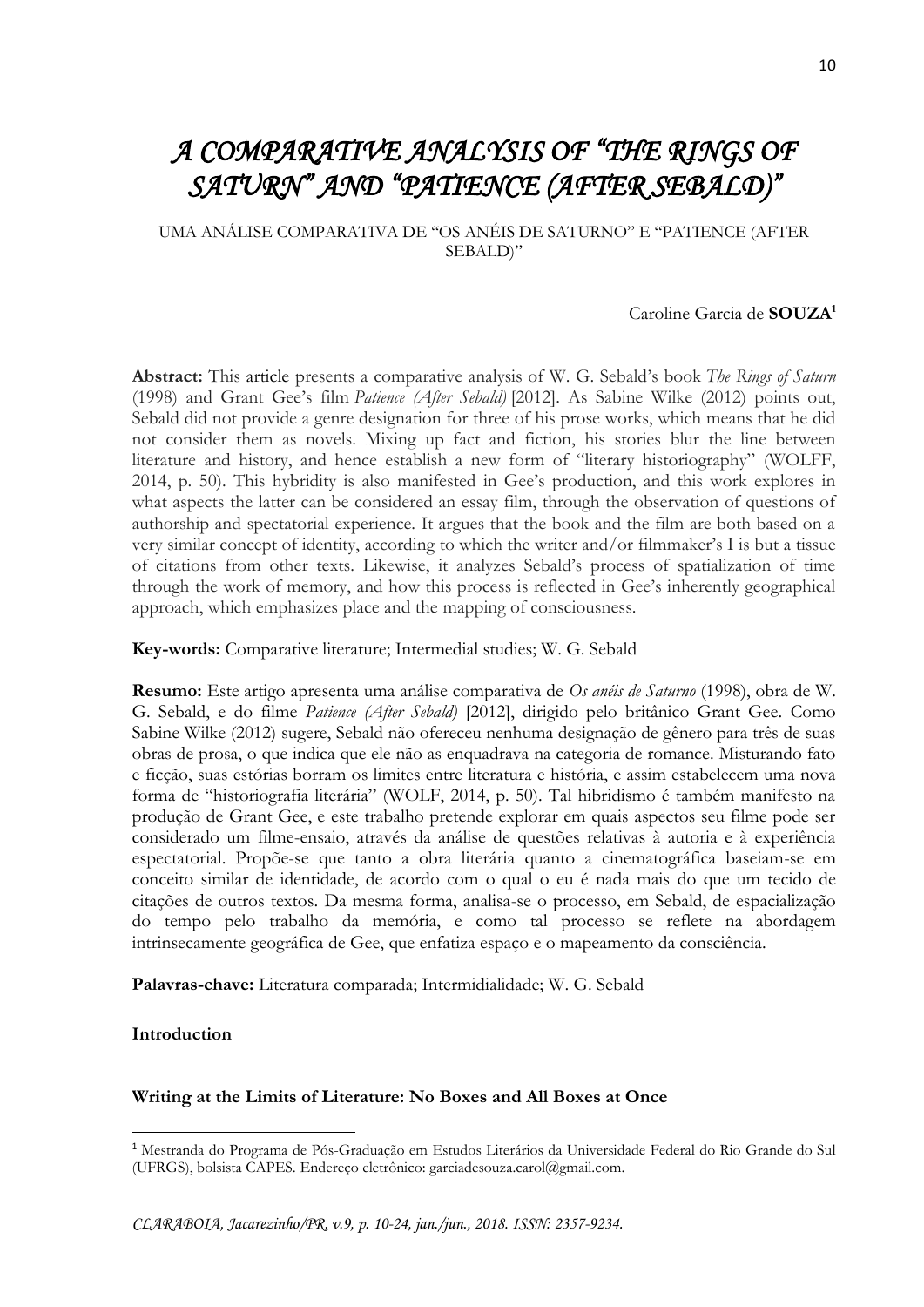Sebald's *The Rings of Saturn* (1998) is a masterpiece in several respects, and as such it provokes questions concerning the limits and possibilities of storytelling at our moment in history, at the same time resisting any easy categorization. As Sabine Wilke (2012) points out, by constructing his narrators in a way that they share key experiences with the author himself, Sebald makes no claim to writing entirely fictitious works. "Indeed, the fact that Sebald did not provide a genre designation for three of his prose works (…) suggests that he did not consider them as novels" (WILKE, 2012, p. 134). By bringing together a variety of genres and blurring the boundaries between them, Sebald makes obsolete the traditional divisions and also establishes the ground for new modes of prose writing. In Grant Gee's *Patience (After Sebald)* [UK, 2012], his English publisher Christopher MacLehose tells of an occasion when Sebald was asked in which category he would like his book to be in, to which he replied with no hesitation: "I want all of them." As MacLehose remarks, that turned out to be a problem because, for logistical and commercial reasons, a book is only allowed three categories. In the end, he says, they had to be selected almost randomly, "but what Max was saying", he summarizes, was: "Don't put me in a box. I want to be in all the boxes" (GEE, 2012).

W. G. Sebald has become worldly renowned after the publication – and subsequent translation to English – of prose works such as *Schwindel. Gefühle* (1990), *Die Ausgewanderten. Vier*  lange Erzählungen (1992), and Die Ringe des Saturn (1995)<sup>2</sup>. In Understanding W. G. Sebald, Mark McCulloh argues that Sebald's works "read like intricately digressive travelogues grounded in impressionistic memories and associations" (2003, p. xv). His prose orbits around the themes of memory – the loss of individual and collective memory –, the inevitability of destruction, and the trauma of the Second World War. His third prose work, *The Rings of Saturn*, is characterized by McCulloh as "even more exotic and difficult to describe than the other two, since it contains, in its ten chapters, so many multifarious narrative threads, historical links, and imaginative associations" (2003, p. xvii). Following its German original title, there is a subtitle: *Eine englische Wallfahrt*, or *An English Pilgrimage.* The text follows the footsteps of its first-person nameless narrator in a walking tour of the English region of Suffolk, after having completed a long stint of work, in the hope of dispelling, as he says, the emptiness that takes hold of him in occasions as such. His hope was realized up to a point, as he expresses a rare feeling of freedom. This feeling, however, was soon juxtaposed with a contradictory one, that ended up by putting him – in his own words – in "a state of almost total immobility":

<sup>2</sup> Published in English as *Vertigo (*1999), *The Emigrants* (1996), and *The Rings of Saturn* (1998), respectively.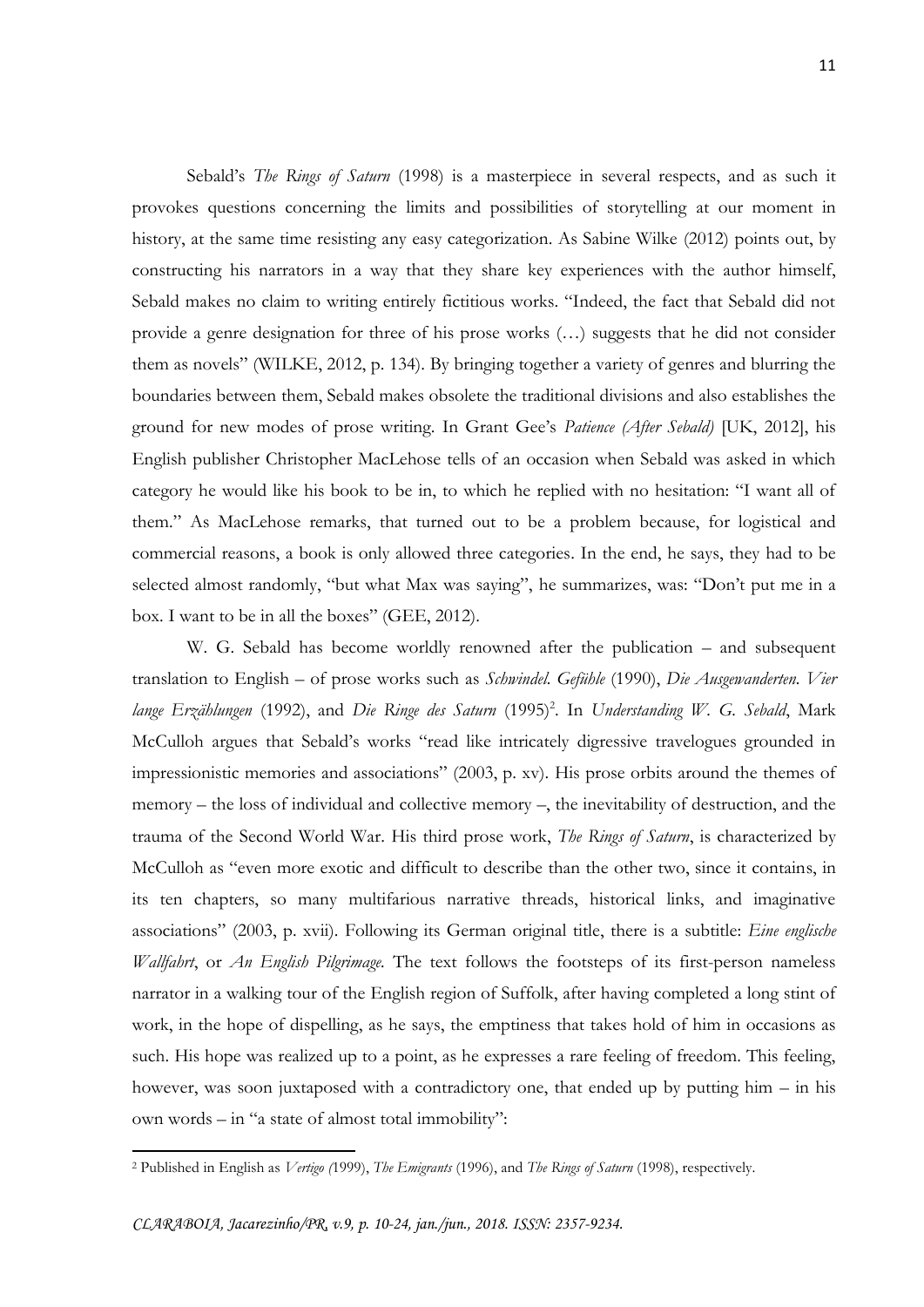At all events, in retrospect I became preoccupied not only with the unaccustomed sense of freedom but also with the paralyzing horror that had come over me at various times when confronted with the traces of destruction, reaching far back into the past, that were evident even in that remote place. (SEBALD, 1999, p.13)

The pages that follow dive into a physical as well as a mental walk through desolate landscapes, the ruins of architectural and natural constructions, and the fragments of a past dispersed in overlapping layers over the ground. Mixing up fact and fiction, the stories and individuals with which the narrator comes across blur the line that separates literature and history. In *W. G. Sebald's Hybrid Poetics* (2014), Lynn Wolff analyses how Sebald "reconstructs" history and what implications this has for the literary discourse in relation to historiography, arguing that he "fuses the two qualitatively different discourses of literature and history to reveal an interdiscursive form of literature" (p. 49). As she explains, Sebald devises a method that translates a new form of "literary historiography":

> [A] rewriting of history that incorporates certain heretofore unconsidered or underestimated sources, that offers new perspectives on history and storytelling (or story-making), and that privileges the literary discourse as a means of approaching, translating, and ultimately representing experiences, emotions, and events. (WOLFF, 2014, p.50)

The hybridism of his works is also explicit in his peculiar use of images interspersed with the verbal text, which, due to their foggy and unfocused character, work along with the narrative to communicate a sense of disorientation and a dream-like atmosphere. For David Kleinberg-Levin (2013), his stories and photographs resist the will to knowledge as a form of power insofar as they are always frustrating certainty and even the very possibility of knowledge. The images emerge as ghostly apparitions: "Images in which whatever comes into the light of appearance appears only in the process of disappearing" (KLEINBERG-LEVIN, 2013, p. 108). Reflecting the general tone of the narrative – from the very cadence of the sentences up to the dominant motifs – they "invariably show themselves in their submission to the phenomenological structure of eternal mourning" (2013, p. 108).

Grant Gee's 2012 film *Patience (After Sebald)* makes use of Sebald's treatment of photograph to produce a similar atmosphere, shooting most of the time in grainy black-andwhite, although eventually superposing small frames of color film over the broader monochromatic image. In addition to the similarities between Gee's production and Sebald's book in the approach of image, *Patience* is also inherently Sebaldian in that it cannot be easily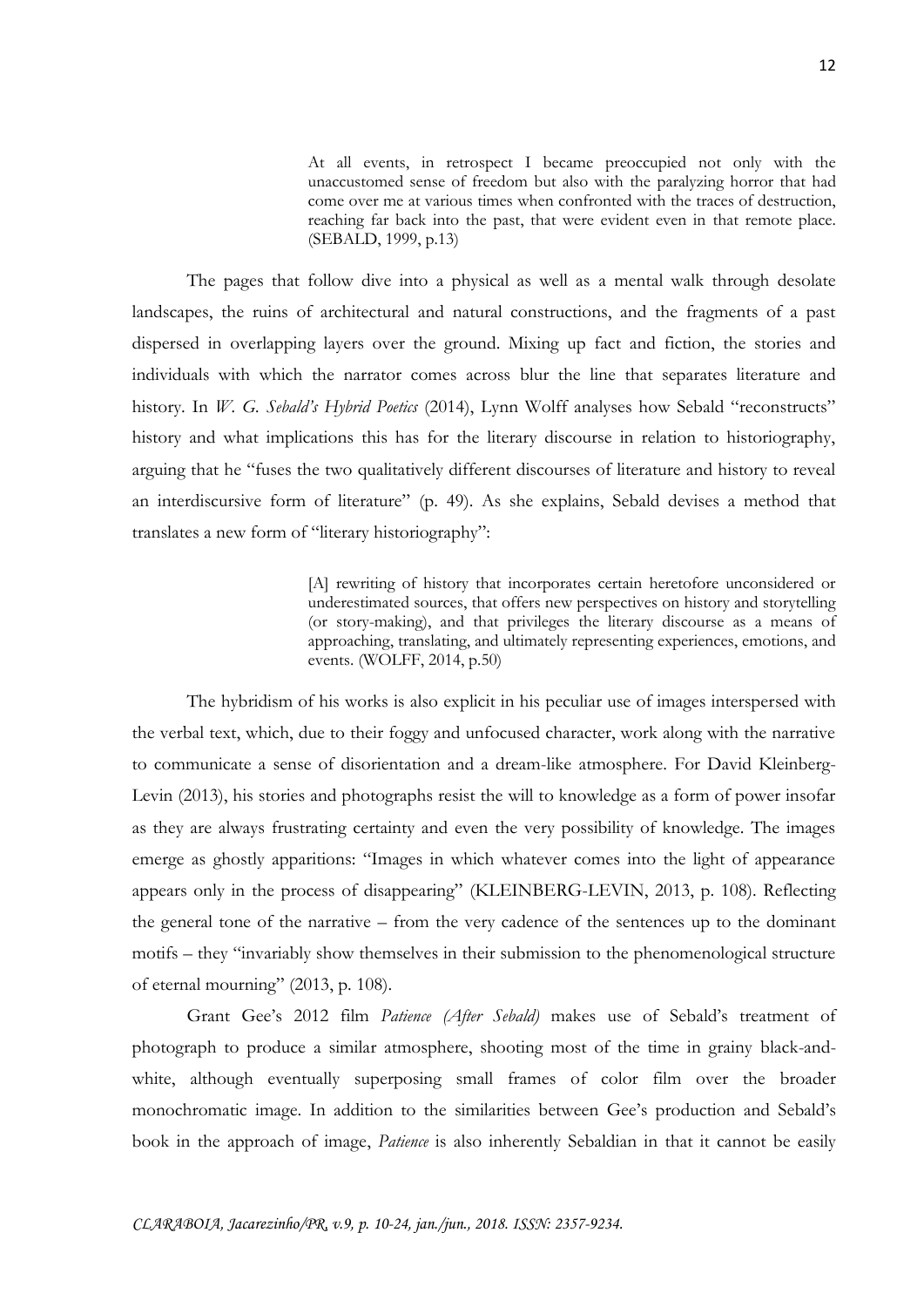categorized into a specific genre. In a review for *The New York Times*<sup>3</sup>, A. O. Scott (2012) says that *Patience* combines a number of genres, being at the same time "a landscape film, an essay film, a celebrity biography full of testimony from friends and colleagues and also a hauntingly original piece of literary criticism" (SCOTT, 2012). Throughout the reviews and articles written about Gee's documentary, the label *essay film* is largely employed as an attempt to assign it to a definite category. However, the very origin and nature of this form is in itself hybrid, crossing all boundaries and resting "somewhere in between fiction and non-fiction" (RASCAROLI, 2008, p. 24). If a category is required, though, I believe *Patience* can be understood as an example of essay film, for it assembles the essential elements that characterize this highly experimental and fluid form<sup>4</sup>, such as subjectivity and reflectivity, as we are going to see more attentively in the following section.

#### **1 Patience (After Sebald) as an essay film: Authorship and the spectatorial experience**

In an interview for the BOMB Magazine from 2012<sup>5</sup>, Grant Gee explains that the process of filmmaking, for him, consists in "the manipulation, the direction of consciousness along certain pathways over a period of time." Taking Tarkovsky's idea of sculpting in time, he argues that he tends to think very fundamentally about how long a certain event  $-$  in this case, the film  $$ is going to last, "and about the way that consciousness will move during that period of time." Following Katie Mitchell (GEE, 2012) in her comparison of Virginia Woolf's *The Waves* and Sebald's works, Gee affirms that he is also mainly interested in the depiction of consciousness, "how you bring the most microscopic electrical connections within your brain and externalize them into an art form." (GEE, 2012, interview for the BOMB Magazine). His approach is a very intimate one, in the most literal sense as well, since he tends to do most of the work by himself, from the shooting to the editing processes. The question of the authorial presence, therefore, is one of great concern, even when he is working on a more biographical project, such as *Patience*: in these cases, it is still his authorial voice that predominates as his "own take on another's consciousness." (GEE, 2012, interview for the BOMB Magazine).

In "The essay film: Problems, definitions, textual commitments" (2008), Rascaroli schematizes the basic aspects that constitute an essay film, travelling from the origins of the

Available at: http://www.nytimes.com/2012/05/09/movies/patience-after-sebald-a-documentary.html? r=0. Accessed in: 25 February 2016.

<sup>&</sup>lt;sup>4</sup> The use of the term *genre* is being deliberately avoided here, as Laura Rascaroli warns against "the temptation of overtheorizing the form or, worse, crystallizing it into a genre" (2008, p. 38).

<sup>&</sup>lt;sup>5</sup> Available at: [http://bombmagazine.org/article/6855/.](http://bombmagazine.org/article/6855/) Accessed in: 02 March 2016.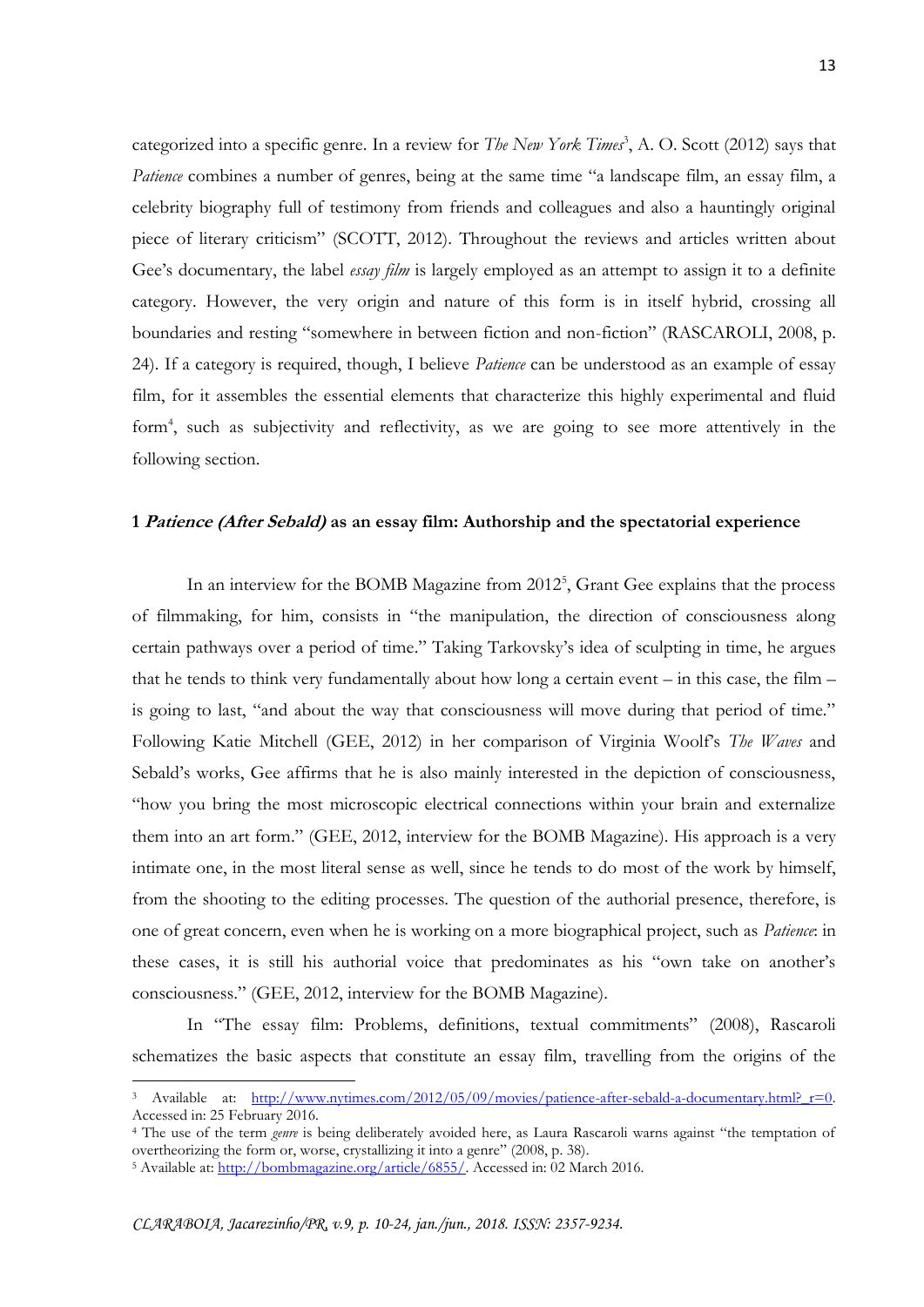literary essay – as far back as Cicero and Seneca – to the emergence of this form in film theory and film practice. As the expression of a personal, critical reflection on a problem or set of problems, an essay film can be distinguished from fiction and documentary in that it "does not propose itself as anonymous or collective, but as originating from a single authorial voice" (2008, p. 35). This voice is not concerned with the presentation of a factual report, but instead it offers "an in-depth, personal, and thought-provoking reflection" (2008, p. 35). In this sense, heresy and openness are among the essay film's key markers, as well as experimentation and idiosyncrasy. Another essential aspect of this form is the emphasis on the spectatorial experience. Instead of interpellating the spectator as a collective audience, it creates a spectatorial position in the singular, communicating directly with an individual interlocutor, and summoning her active intellectual and emotional engagement. As the author suggests:

> The meaning of the film is constructed via this dialogue, in which the spectator has an important part to play; meanings are presented by the speaking subject as a subjective, personal meditation, rather than as objective truth. It is this subjective move, this speaking in the first person that mobilizes the subjectivity of the spectator. (RASCAROLI, 2008, p.37)

Grant Gee's film is a multi-layered footage that was first conceived as an attempt at reenacting Sebald's pilgrimage. The viewer is taken on a walk with the filmmaker after the author's footsteps, while a series of artists, intellectuals, and people closely related to the German-born writer present their testimonies in the "talking head" format. Along with the voiceover, there are overlapping layers of image, from the predominant black-and-white shootings – that reflect the subjective reminiscences of Sebald's and Gee's melancholy spirit – to superposing small frames of color film, which mostly account for Gee's actual footsteps along the journey.

Gee's authorial presence is manifested through his intriguing composition of images and its combination with the people's testimonies and Jonathan Pryce's narration, reading passages from the book. When talking about the landscape of Suffolk, Katie Mitchell describes it in a way that can also be used to characterize his ghostly shootings: "[T]his landscape that looks really sort of innocent and normal, and yet you can't move through it without it somehow rejecting you" (GEE, 2012). In a way, it is possible to say that Gee's images trap the viewer into a confrontation with the otherness. By breaking any possibility of identity, the strangeness of his images and their disturbing effect step out of the limits of the known and summon the spectator to do the same, stepping out of herself and what she knows for granted to engage in an exploration that has no established rules and provides no direction or final meaning. You are walking but you do not know where you are going, and in fact you sense that you are going nowhere, but there is always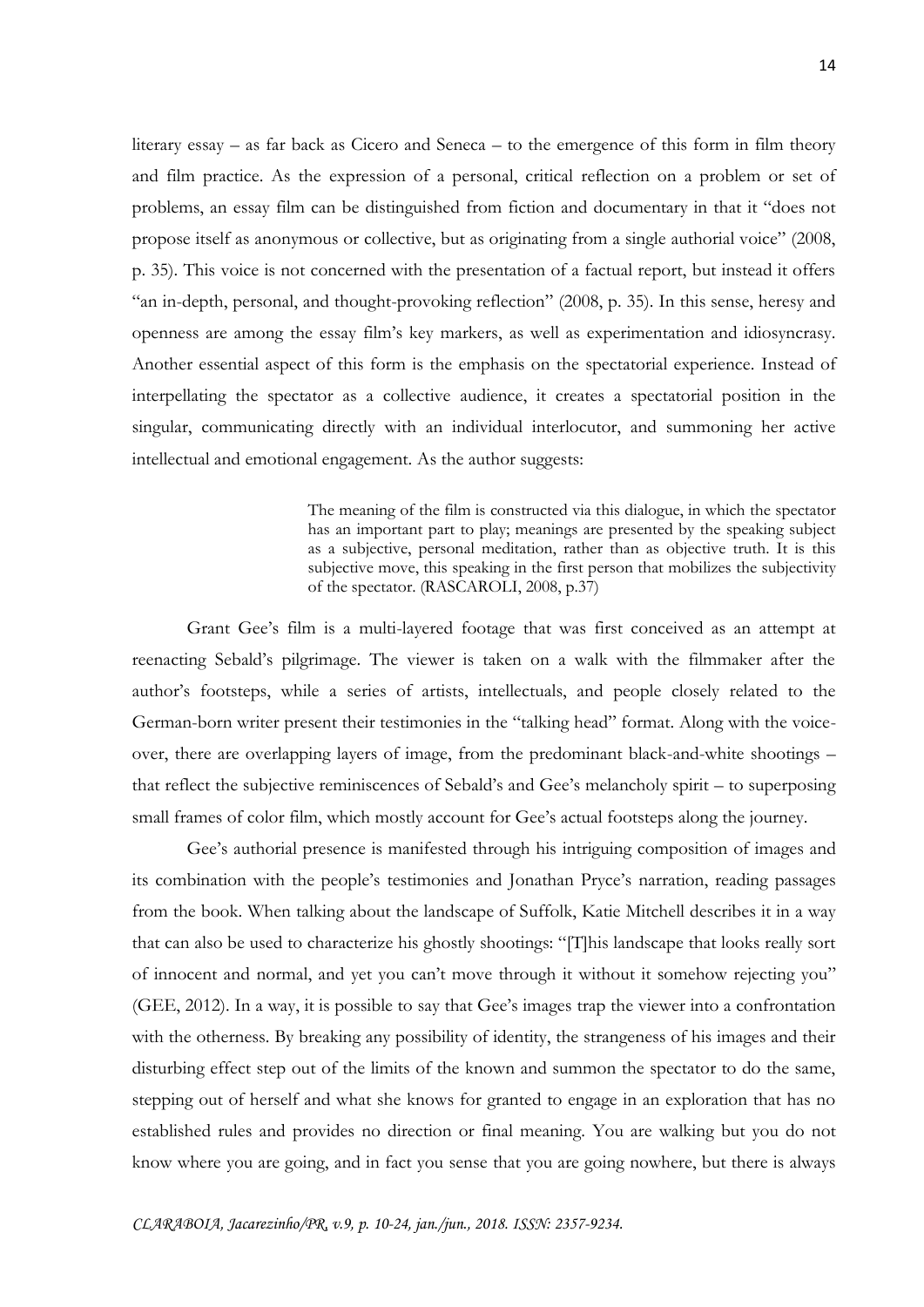this underlying feeling that something is being approached, something that is there and is not there. As Kleinberg-Levin (2013, p. 108) suggests about Sebald's photographs, Gee's images also frustrate certainty and resist the will to knowledge as a form of power. The viewer is gradually pushed deeper and deeper into a maze, and as the solid references melt down in the course of this movement, the spectator is at some point taken aback by a strong feeling of disorientation. Toward the end of the movie, Lise Patt gives an account that, in a way, translates this sensation, and she tells of this theory she once heard that the gods, in their playful glee, "put us down in the wrong place, and we spend our entire life trying, not to find the place where we are supposed to be, but to find who we are supposed to be." (GEE, 2012). That is also the point where the spectator is invited to engage in a dialogical relationship with the film (and the filmmaker). Since the questions are in constant proliferation and no clear-cut answers are offered, the viewer must stand up and take an active part in the process of meaning construction.

As for the authorial presence in the essay film, Rascaroli affirms that "the cinematic essayist creates an enunciator who is very close to the real, extra-textual author" (2008, p. 35). The origins of the essay film can be traced back to *cinéma vérité's* experiments, alongside with the first-person and autobiographical fiction cinema of the Parisian Nouvelle Vague of the late 1950s and 1960s, "with its theorization of the personal 'cinema of authors'" (2008, p. 30). The inscription of the authorial figure, therefore, constitutes a key feature of the essay film, and it can be actualized in a number of ways, more or less direct (for instance, by making the filmmaker's body visible and his/her voice heard, or through camera movements, the use of a narrator, among others).

In an interview from 2001 for the Bookworm<sup>6</sup>, Sebald acknowledges the influence of Thomas Bernhard's prose on his works, arguing that Bernhard invented a "kind of periscopic form of narrative" (SEBALD, 2001, interview for the Bookworm) in which he only tells you what he heard from others. For Sebald, the appeal of this new form resides in the fact that it is no longer possible to conceive of an omniscient narrator, who is constantly working "behind the scenes." In most of his prose works – and especially in *The Rings of Saturn* –, he presents a first person narrator who is very close to the author himself, and the narrative arises from his subjective interactions with other people and the landscape within a process that gradually subsides his own personal voice, which then incorporates – and even becomes – the voice of the other. From that overall panorama, made up of real places and people as well as fictitious ones, emerges a complex cosmology, as Iain Sinclair (GEE, 2012) puts it when comparing him to

<sup>6</sup> Available at: [https://www.youtube.com/watch?v=pSFcTWIg-Pg.](https://www.youtube.com/watch?v=pSFcTWIg-Pg) Accessed in: 25 February 2016.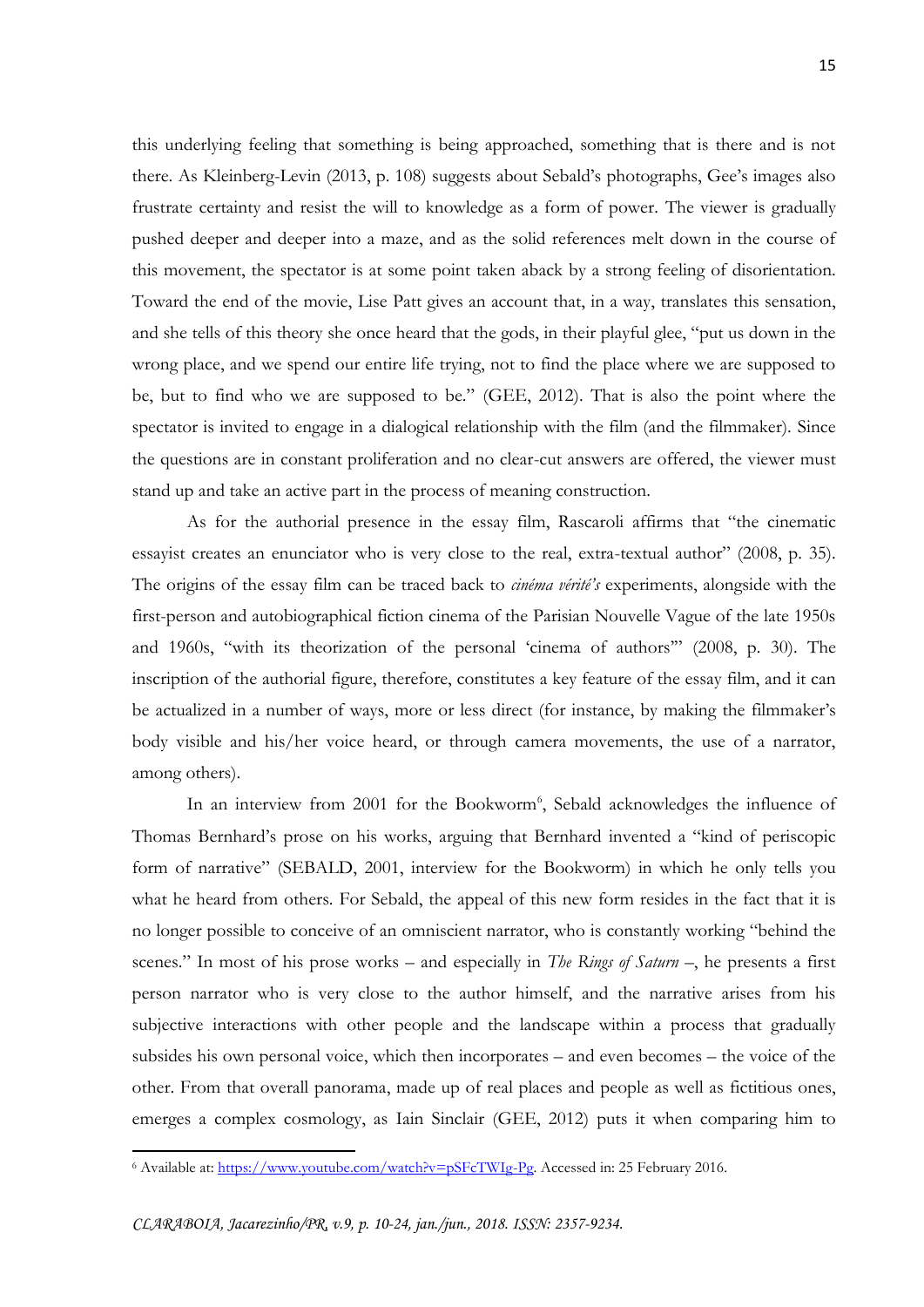William Blake. It is possible to say, in a way, that Sebald is engaged in a larger mechanism of "making speak": making the landscape, the hidden and the forgotten, and nature as a whole leave their fatal muteness and communicate through language. The erasing of the narrator as a subject is so intense that it allows for the emergence of what Nabokov called "the dreamlife of debris." As Robert Macfarlane explains in *Patience*, it happens in a way that

> When you concentrate on a material object, the very act of attention may lead to our involuntary sinking into its surface (…) and that seems to happen again and again in Sebald, that what begins as a particular object – that is seen in all its specificity and radiance – slowly shimmers, becomes a kind of quicksand, sucks the gaze of the viewer (…) and we find ourselves at Bergen-Belsen or in the Congo. (GEE, 2012)

In a similar way, Gee also renounces an explicit subjective voice, manifesting his authorial presence through the voices of others, the montage, camera movements, and the composition of overlapping layers of image. He seems to be more concerned, therefore, in communicating through a "making speak" – and here the landscape plays an essential role, as it does in Sebald. Like the writer, he is interested in the construction of a cosmology – or, to be more specific, a constellation. From a very space-oriented perspective, he thinks about the images and thoughts and how to arrange them in the film, as he explains in his interview for the BOMB Magazine<sup>7</sup>:

> Thinking about the constellations of the stars, they are only perceived in this form from a certain perspective. But then, you can rotate them and get another perspective and the form of the thing can change. There's something in that idea of trying to assemble and rotate. (GEE, 2012)

In a sense, it is as if he presented the elements in certain arrangements, going up to a point and then retreating in order to give them voice(s), hence allowing for an openness of signification that makes possible the emergence of hidden connections, buried similarities. This laying out of a system of associations and encyclopedic links is at the core of Sebald's narrative, and it is reflected in Gee's production insofar as he gathers this vastness of fragmented elements and through his very arrangement of them, he establishes a horizontal and intertwined chain of meanings. Bianca Theisen (2006) suggests that Sebald's strange coincidences and correspondences "are inspired by a baroque embrace of vast networks of hidden signification, and [Thomas] Browne's belief in recurring patterns in particular" (THEISEN, 2006, p. 569). The "ghosts of repetition that haunt me with ever greater frequency" (SEBALD, 1999, p. 194) and the recurrence of similar – or identical – minds, as Theisen argues, are infused by the author with

<sup>7</sup> Available at: [http://bombmagazine.org/article/6855/.](http://bombmagazine.org/article/6855/) Accessed in: 02 March 2016.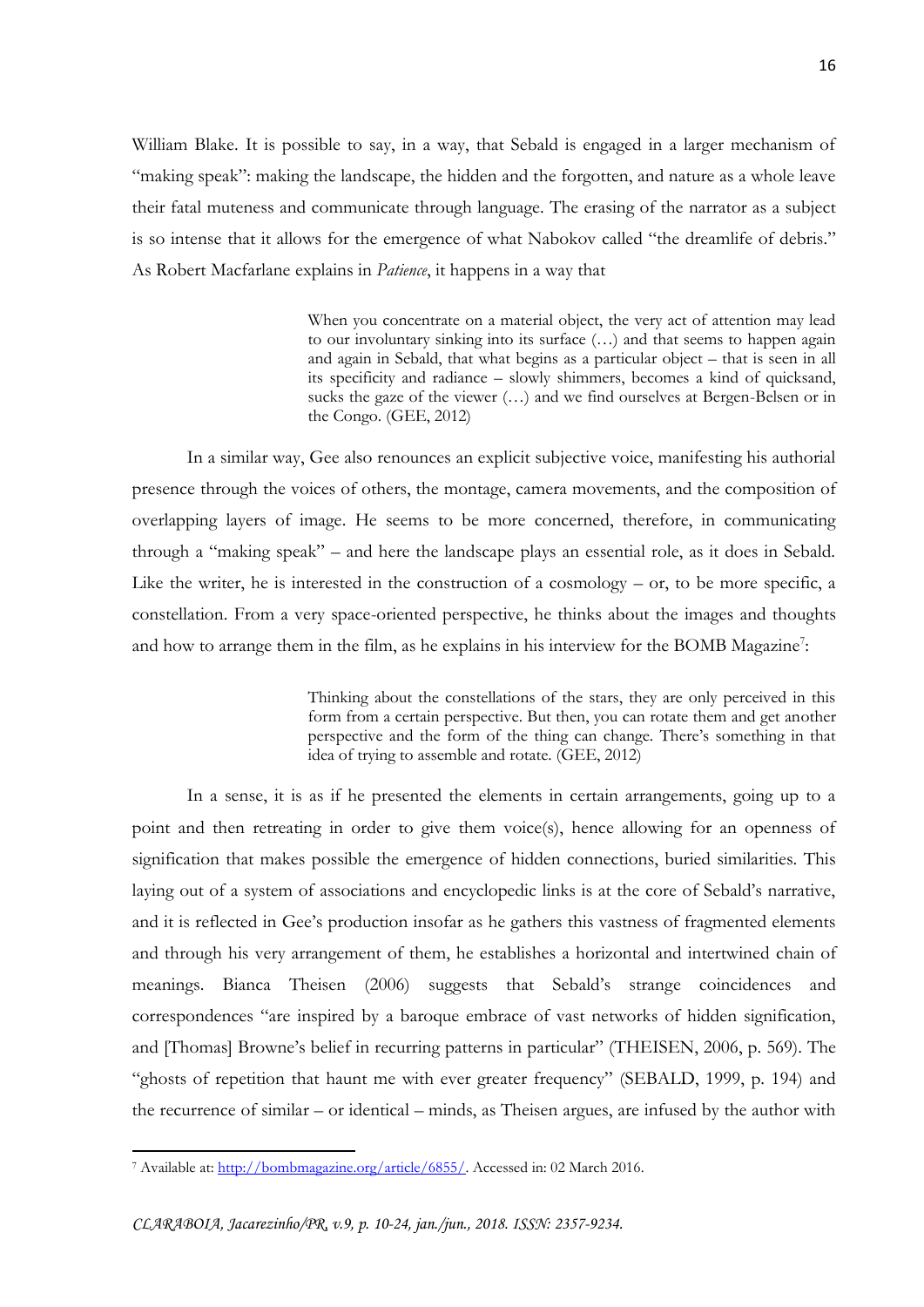the assumption that "the writer's *I* is but a tissue of citations from other texts, or, as Roland Barthes specifies in *S/Z*, from lost codes." (2006, p. 590). In *The Rings of Saturn*, the presence of the narrator is so porous, so permeable to the landscapes, stories, and people he encounters along the way, that his boundaries become extremely fluid, and in certain moments it is quite difficult to determine with certainty to whom that voice in the text belongs.

This notion of identity – and hence of the author – as a complex web of citations is heavily emphasized in *Patience*, and in his interview for BOMB Magazine, Gee uses the expression "palimpsest" to describe his perception and approach of the filmic material. He claims that he conceives of elements of film as separate instruments which play at the same time (GEE, 2012, interview for the BOMB Magazine). The talking heads, the archive footage, his own shootings, the soundtrack, the superposed images are all assembled and treated as a multi-layered – and relatively fragmented – unity. There are several lines of meaning, and hence several temporalities, working at the same time. To begin with, there is Gee's actual walking journey after Sebald's footsteps (depicted through the smaller frames of color film that now and then are superimposed over the broader frame). Then there is his more subjective – and highly aesthetic – rambling (portrayed in the black-and-white landscape shootings that pervade most of the movie). The photographs and external shots are occasionally interspersed with images of the book pages, which are then accompanied by Jonathan Pryce's narration. Finally, there are the talking heads – who, most of the time, are manifested only through the voice-over –; and amidst this labyrinthic assembling emerges, in the crossroads of possible meanings, a multi-faceted authorial presence. Trying to footstep Sebald's earlier footsteps and "turn his own method back upon him" (GEE, 2012), to borrow Macfarlane's expression, Grant Gee succeeds, up to a point, in reconstructing the text's somnambulistic state and ever greater astonishment – and horror:

> Lost in the thoughts that went round in my head incessantly, and numbed by this crazed flowering, I stuck to the sandy path until to my astonishment, not to say horror, I found myself back again at the same tangled thicket from which I had emerged about an hour before, or, as it now seemed to me, in some distant past. (SEBALD, 1999, p.179)

#### **2 Amidst the debris of memory: The spatialization of time**

In the epigraph of *The Rings of Saturn*, Sebald quotes the following encyclopedic entry:

The rings of Saturn consist of ice crystals and probably meteorite particles describing circular orbits around the planet's equator. In all likelihood these are

*CLARABOIA, Jacarezinho/PR, v.9, p. 10-24, jan./jun., 2018. ISSN: 2357-9234.*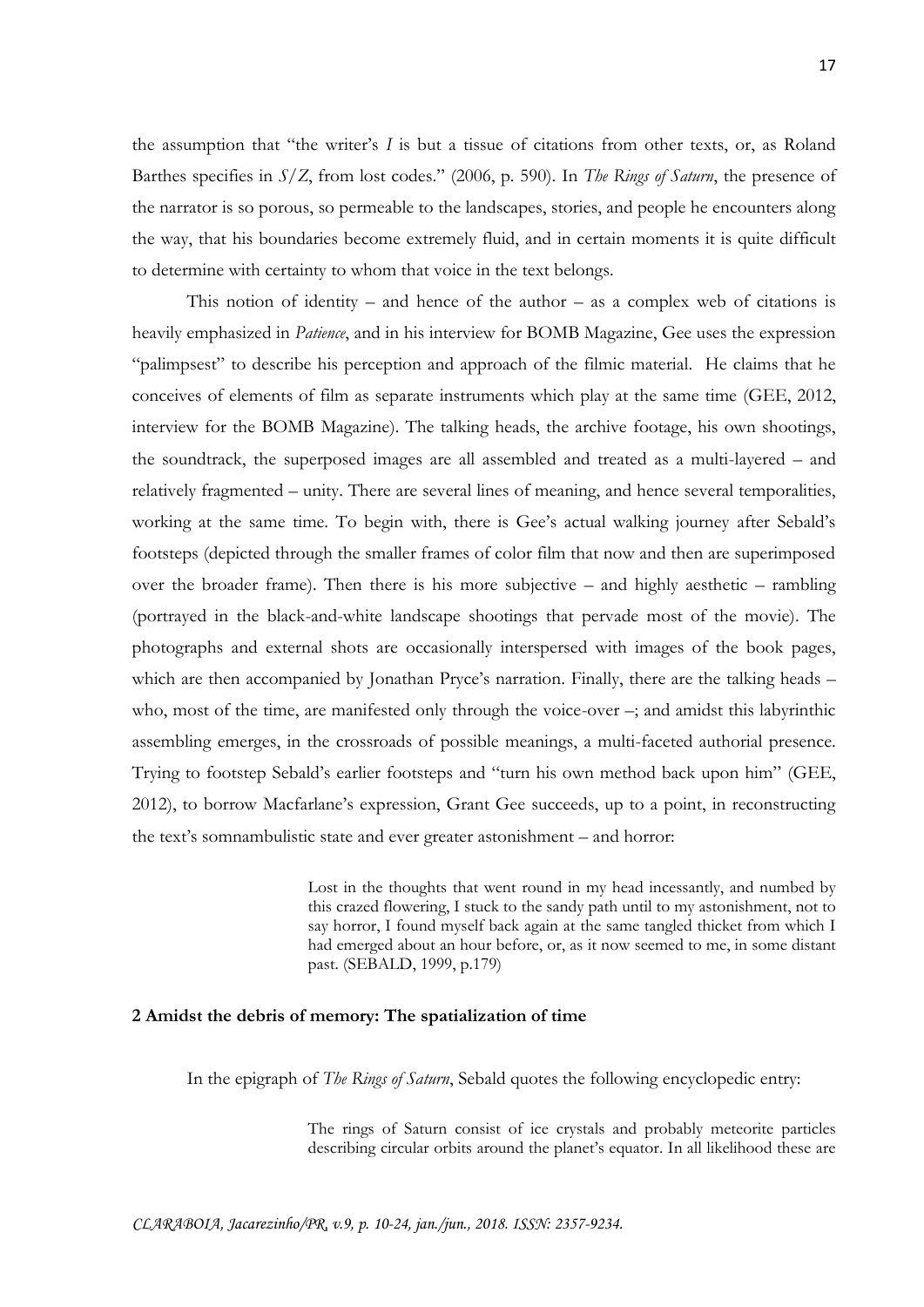fragments of a former moon that was too close to the planet and was destroyed by its tidal effect. (Roche limit) *Brockhaus Encyclopaedia*

As Lynn Wolff reminds us, Sebald describes the central structural conceit of his book as "the concentric circles that move outwards, the outer circles always determining the inner ones" (2014, p. 156). The above mentioned epigraph also sheds some light on this idea, both on a structural level and on the level of textual interpretation. Circling around the melancholy of memory loss, *The Rings of Saturn* depicts this movement of orbiting around a past that exerts an immense gravitational pull, but when one gets too close, the destruction is inevitable and all that is left are the fragments of history and the dispersed ruins of memory. Saturn, in this sense, is the Father of Death, and it incarnates the "destructive aspect of time"<sup>8</sup> (ROOB, 2015, p. 171). The architecture of memory, in fact, is laid out in an inherently spatial perspective. The narrator walks through the landscapes and stories as if walking through a series of galleries, all of which coexist and are situated on the same horizontal level. The rejection of chronological time is heavily felt, and is actually presented, in a sense, as the only possible approach if one intends to dive deeper into the water tables of time and allow for the emergence of its intersections, buried correspondences. It is on this underground stratum, where time turns into space and its arrow succumbs to stagnation, that the living and the dead can appear in the same field of vision. As Wolff suggests in relation to *Austerlitz*, this notion of uncertain temporal borders results in the suspicion that "there is no time at all, which would in turn mean that the living and the dead coexist in the same space" (WOLFF, 2014, p. 157).

Likewise, memory functions as a mechanism that forsakes the fundamental principles of the temporal experience, breaking at once with its sequentiality, unidirectionality, and irreversibility. Its elements, now withdrawn from the chronological flux, pile up simultaneously over the same ground. The landscapes across which the narrator wanders and the remnants he encounters along the journey constitute, in reality, the scenery and debris of memory itself. Inside and outside merge into a continuum, and the fragments on the horizon represent all that is left from a past now only accessible in its destruction:

> Whenever a shift in our spiritual life occurs and fragments such as this surface, we believe we can remember. But in reality, of course, memory fails us. Too many buildings have fallen down, too much rubble has been heaped up, the moraines and deposits are insuperable. (SEBALD, 1999, p.185)

<sup>8</sup> Translated to English by the author.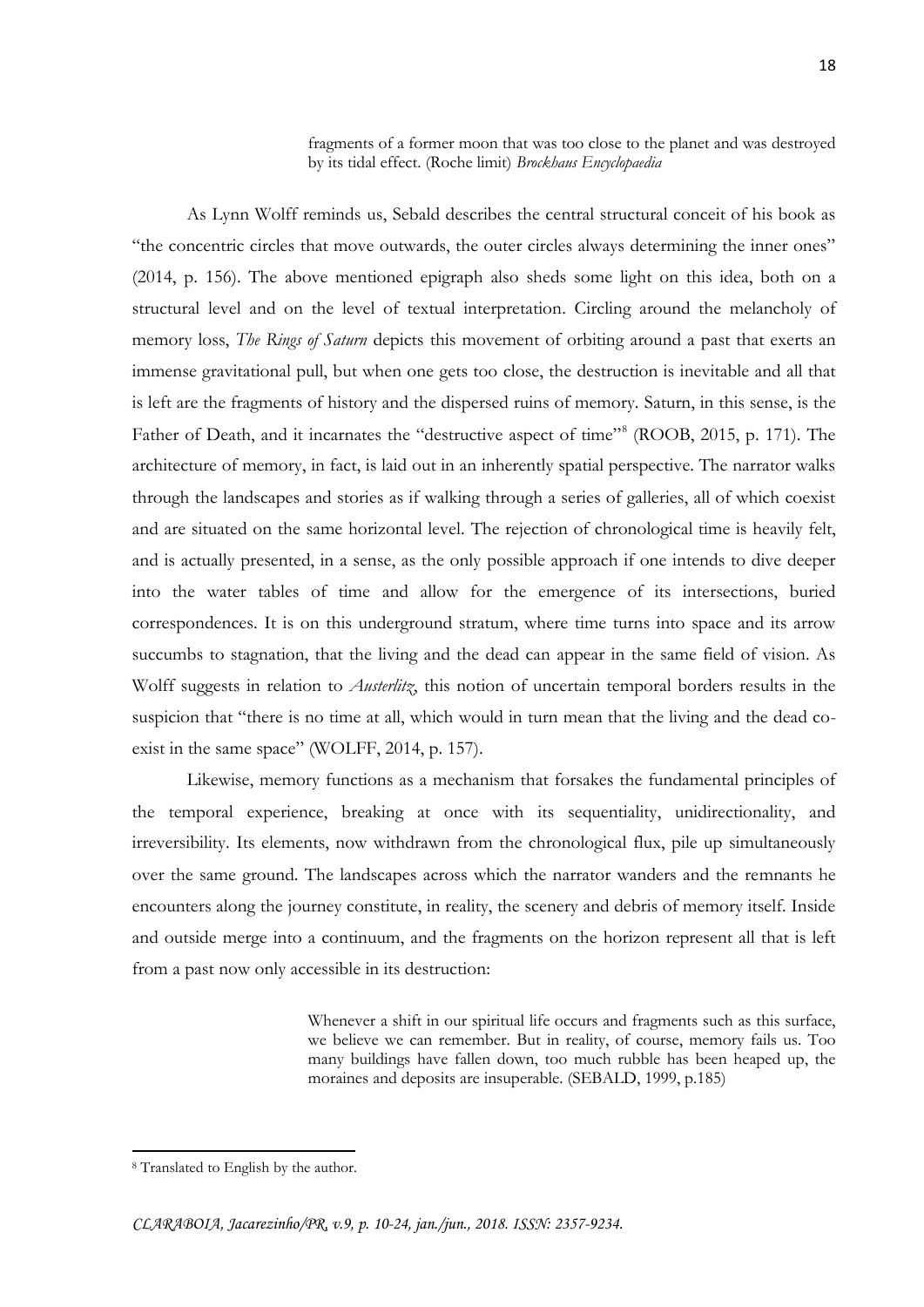Just as Walter Benjamin, Sebald seems to be searching for means of spatializing the world, and in this process memory becomes his major instrument. The work of memory – or reading oneself backwards –, as Susan Sontag (1981) proposes in relation to the saturnine philosopher, engenders a temporal collapse: "Memory, the staging of the past, turns the flow of events into tableaux. Benjamin is not trying to recover his past but to understand it: to condense it into spatial forms, its premonitory structures." (SONTAG, 1981, p. 115-6). For something to be understood, therefore, it is fundamental to understand its topography, to know how to chart it. In Sebald, likewise, it is possible to identify a similar struggle towards the mapping of history, memory, and in a broader perspective, time itself. Past and future are detached from their connotations of before and after, and the present moment is dispossessed of the primacy of experience, since the three of them now coexist side by side.

In a half intuitive, half conscious manner, as he admits, Grant Gee carries this preoccupation at the heart of his creative process. According to Taien Ng-Chan (2015), *Patience* "can be considered a deep map, one that demonstrates a necessary synthesis of story map and grid map, or the narrative and the functionalistic, by using both as frameworks for a cinematic exploration" (2015, p. 555). This geographical approach can be perceived from the very beginning, since the first image that we see is a Google Map with placemarkers and lines stretching out all over the world. The first interviewee, furthermore, is Barbara Hui, writer and creator of the Litmap project, who decided to plot each of the geographic places present in Sebald's book using the Google Maps Application Program Interface (API) tool. As Ng-Chan remarks, Hui acknowledges Sebald's spatialized view of history that sees the local as globally defined, and then translates it graphically "through the use of connecting lines that join distant countries to the places of Sebald and Gee's walking tour" (Ng-CHAN, 2015, p. 559). For Ng-Chan, *Patience* can be thought "as a kind of itinerary map that guides one through a personal and emotional topography, both Sebald's and Gee's" (2015, p. 566). She argues that it is an example of how cinema can function as a powerful tool for deep mapping, "as it can both record and recount the narratives, emotions, memories and histories, as well as the locations and geographies that are associated with a place"  $(2015, p. 566)$ .

It is interesting to note how the use of such tools develops along the movie. In the first instance, there is a quite objective approach, with Hui's voice-over explaining how she mapped all the locations, while the image shows a Google Map filled with placemarkers and lines. Then, on another occasion, as Hui tries to zoom in to locate a shop, she is frustrated by the fact that the place could not be found. Toward the middle of the film, the Google Map's placemarkers and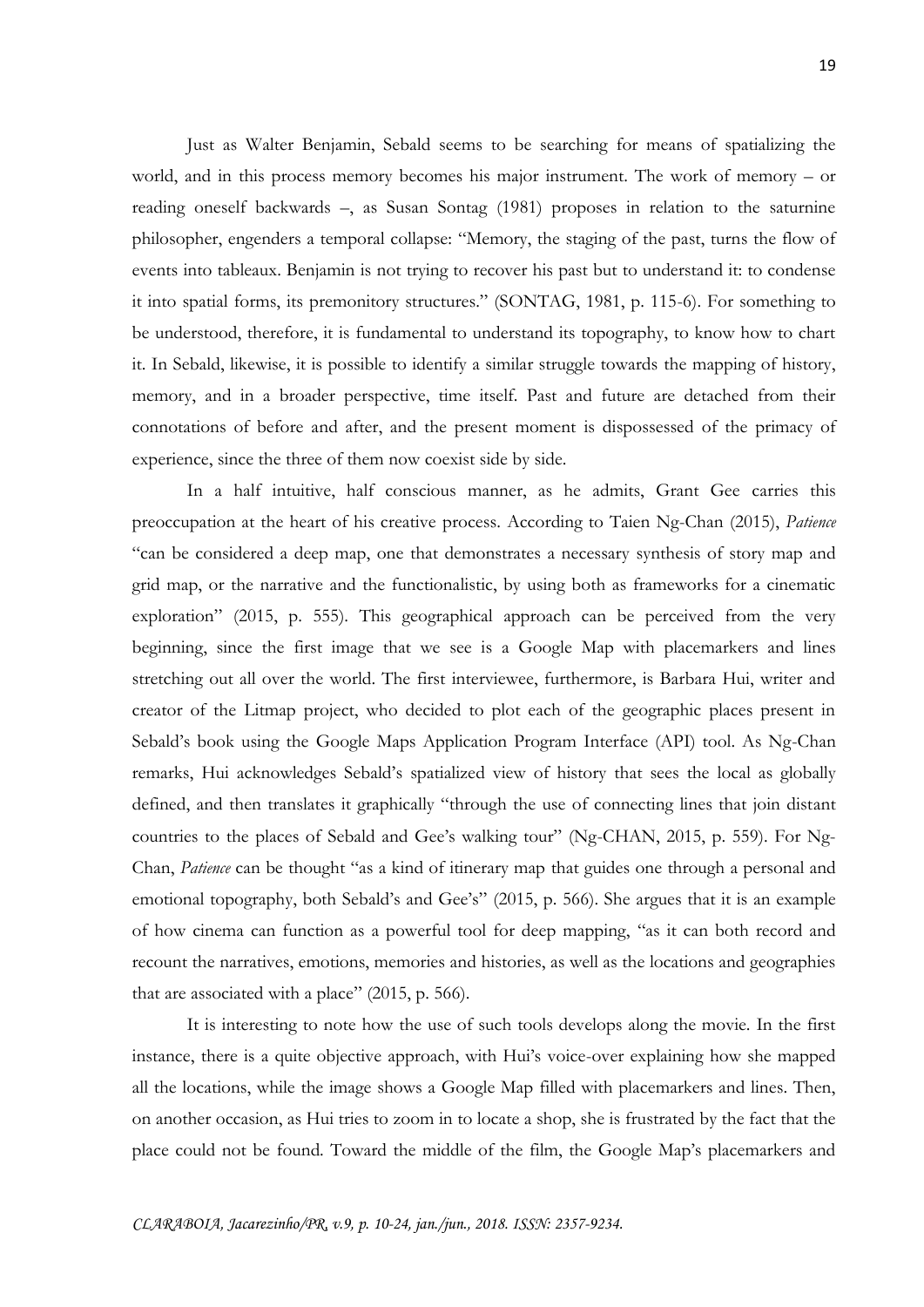lines appear again, now in the context of a discussion about Thomas Browne's quincunx and the reading of one of the book's most bewildering scenes, in which the narrator finds himself lost in a maze. This time, instead of objectively referring to a real location, the placemarkers gradually merge with an image of Browne's quincunx, and then even that dissolves and all that remains are random placemarkers superposed over the shooting of a bleak seaside area. Accompanying the rhythm of the film, their use serves for illustrating the deepening process of loss in which both the movie and the viewer are moving. Quoting Macfarlane, Ng-Chan explains that such grid maps can be very powerful tools, but their virtue is also their danger: "they reduce the world only to data" and "record space independent of being" (Ng-CHAN, 2015, p. 560). In the last scene described, their power of referentiality is completely dissolved as the solid geographic locations cease to be a source of orientation. Following the narrator's immersion into a rip that suddenly opens up – "when you're wandering alone and then things sort of rip or tear, and you see things as they actually are" (GEE, 2012) –, the placemarkers and lines gradually lose all meaning and dive along in this reality in which there is no possibility of one finding a path.



Figure 1: Google Map's placemarkers and Browne's quincunx

Finally, it is also noteworthy the way by which Gee translates into filmic language Sebald's particular relation to place. In his interview for the Bookworm (2001), the writer remarks that, in order to accomplish something like Bernhard's periscopic narrative, one needs to look, to spend "great amounts of time in actually exposing oneself to places that no one else goes to"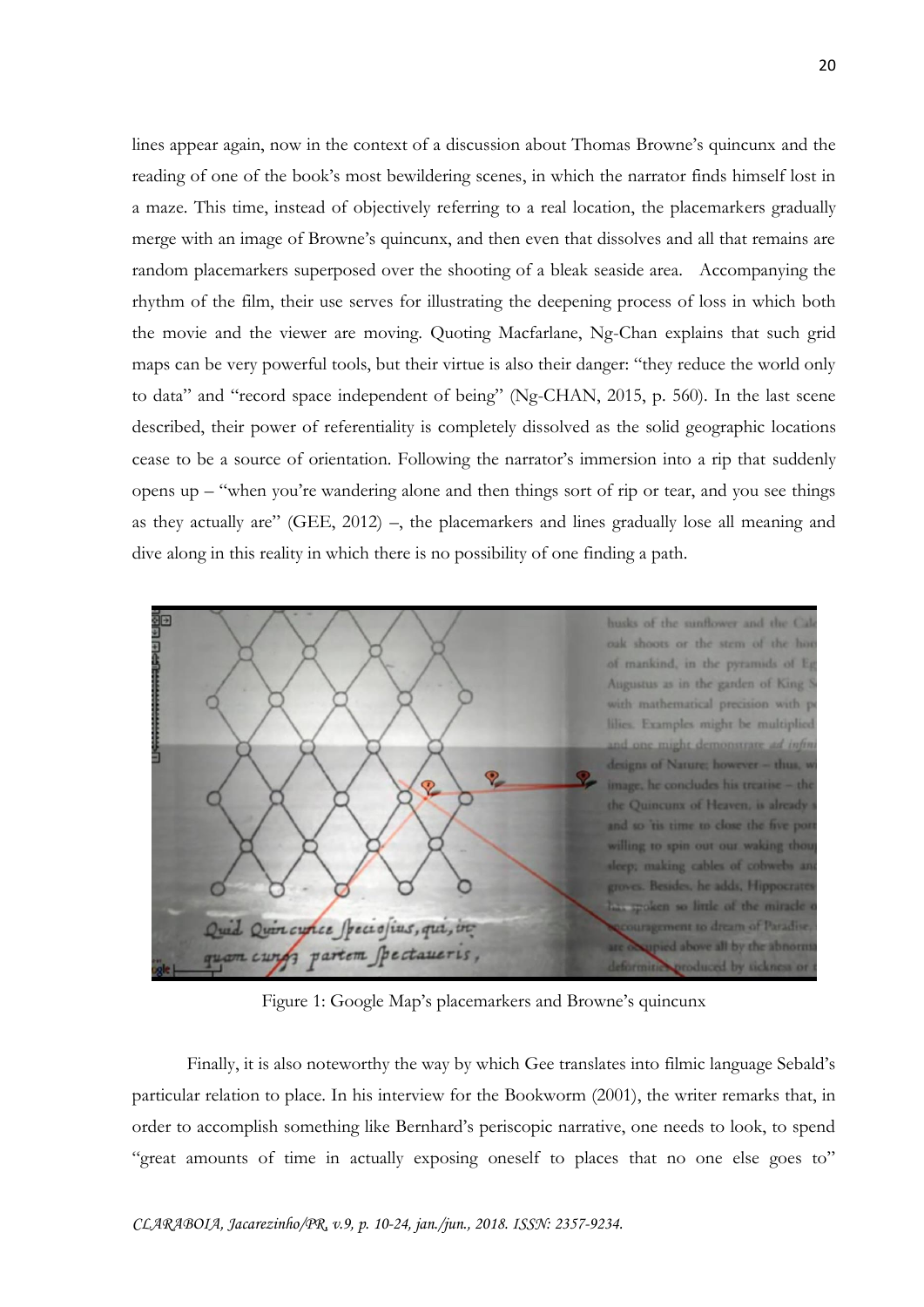(SEBALD, 2001, interview for the Bookworm). In these desolate landscapes, in a sense deprived of a deeper human mapping that would condition their perception within specific referentials, the narrator almost literally listens to the objects, remnants, natural elements. He perceives the space not as a blank, but as something that carries and manifests the ruins of all the stories that happened there, as ghosts simultaneously treading the same ground. In *Patience*, Gee transposes such a perception through the use of overlapping layers of image: for instance, when artist Tacita Dean is telling about the various Sebaldian coincidences that have again and again linked her to a small town in the Netherlands, and her father's story of a cloth map he found after an airplane crash, the filmmaker slowly superimposes an archive footage from the Second World War over the image of a bleak landscape, probably related to the place mentioned by Dean. This happens constantly along the film, and succeeds in translating Sebald's perception of space as a gathering of overlapping fragments of individual and collective stories.



Figure 2: Superposition of an archive footage over a landscape photograph

# **Last minute commentary: A patient pilgrimage towards the gaining of one's soul**

Approaching the end of the film, Lise Patt raises a question: "What are we trying to accomplish by doing this?" (GEE, 2012). Indeed, while navigating through Sebald's pages or Gee's film, one has a sense of being led nowhere. Even worse, one feels to be getting more and more lost as time goes by. As Katie Mitchell says at one point, it is as if Sebald had no skin, so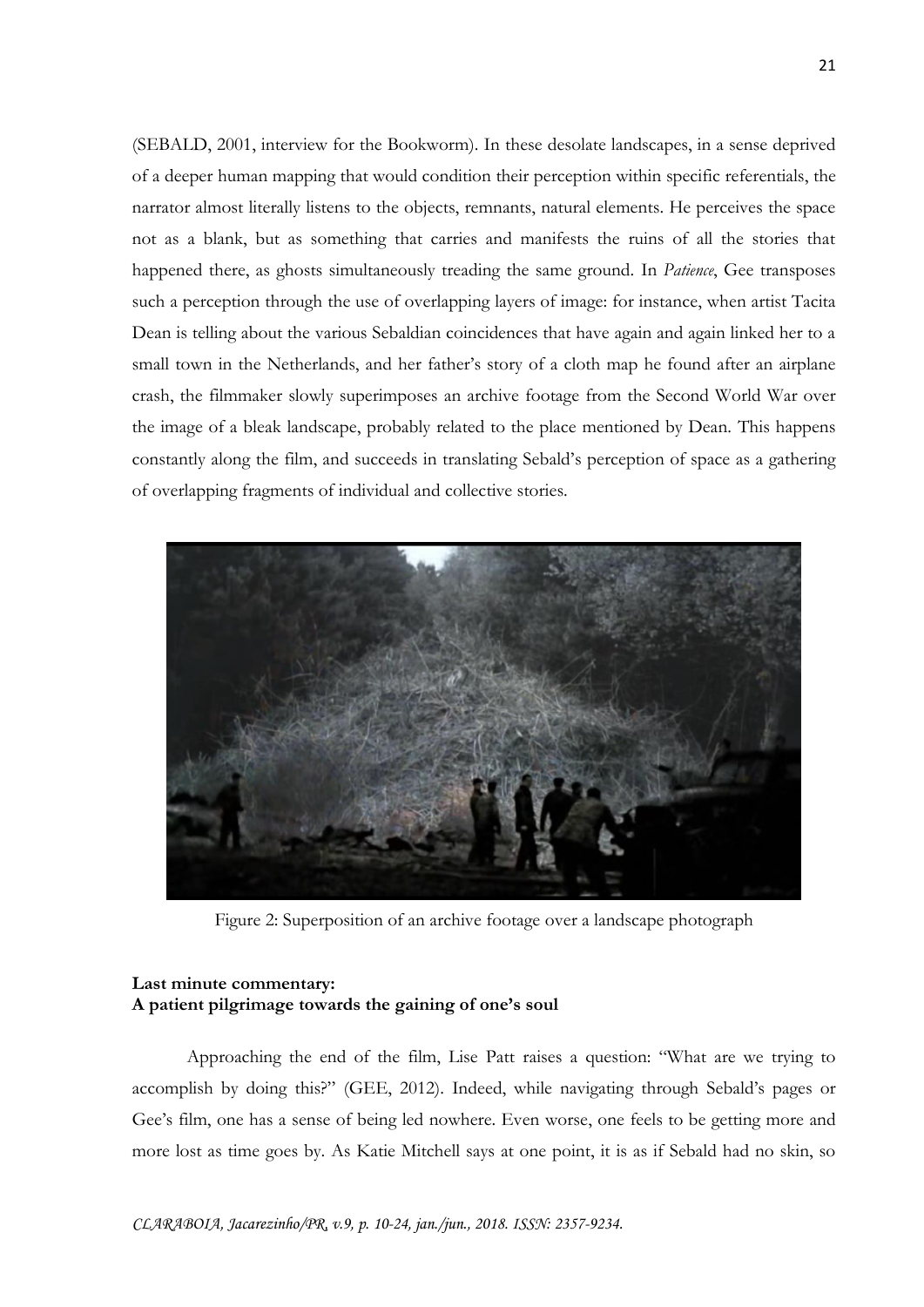that when he falls in the rips that open up and take him into another reality, he cannot sober up and walk away. A similar thing seems to happen to the reader: plunging deeper into the maze, when one tries to return some pages to understand what is going on, it oddly seems that the narrative has changed, so one keeps moving back and forth, but the threads just become more volatile.

In an article from 2008, Anthony Rudd remarks that patience – like other apparently passive virtues – is not very highly regarded nowadays. One of the reasons that he suggests for that has to do with "the culture of a technocratic-consumer society in which the demand for instant gratification is systematically promoted" (RUDD, 2008, p. 494). However, even today its importance has not diminished, since no task that demands a certain amount of time and concentration can be accomplished without some draughts of patience.

In three of his *Eighteen Upbuilding Discourses* (1990), Soren Kierkegaard engages in an exploration of patience as a means for gaining one's soul. As he explains, the soul is in contradiction and is self-contradiction: it is the contradiction of the temporal and the eternal, and as such it can be gained and possessed at the same time. What is more, "it can be possessed only in such a way that it is gained and gained in such a way that it is possessed" (KIERKEGAARD, 1990, p. 163). In overall terms, to gain one's soul in patience means accepting transience, means liberating from all attachments created by desire and anxiety, and means diving into a space of unlimited silence. Patience is the instrument as well as the end: it is the means to achieve it and the end achieved.

> A person does not first gain his soul and then have the need for patience to preserve it, but he gains it in no other way than by preserving it, and therefore patience is the first and patience is the last, precisely because patience is just as active [*handlende*] as it is passive [*lidende*] and just as passive as it is active. (KIERKEGAARD, 1990, p. 187)

Both in *The Rings of Saturn* and in *Patience (After Sebald)*, the narrator and the filmmaker engage in a slumbering walk towards nowhere. In fact, they actually seem to intend to get lost: lost from the known, lost from identity, lost from themselves. As Kleinberg-Levin suggests:

> The telling of stories takes time; but Sebald's stories also give time – time lost and even time to come – to those willing to give the stories their time. Perhaps it is this untimely timelessness, this defiance of time's urgency, and indeed of time's obliteration of pastness, weaving a languorous, contemplative mood in a world of frenetic movement, feverish haste and vertiginous speeds, that makes his prose so compelling, so spellbinding. (KLEINBERG-LEVIN, 2013, p.111)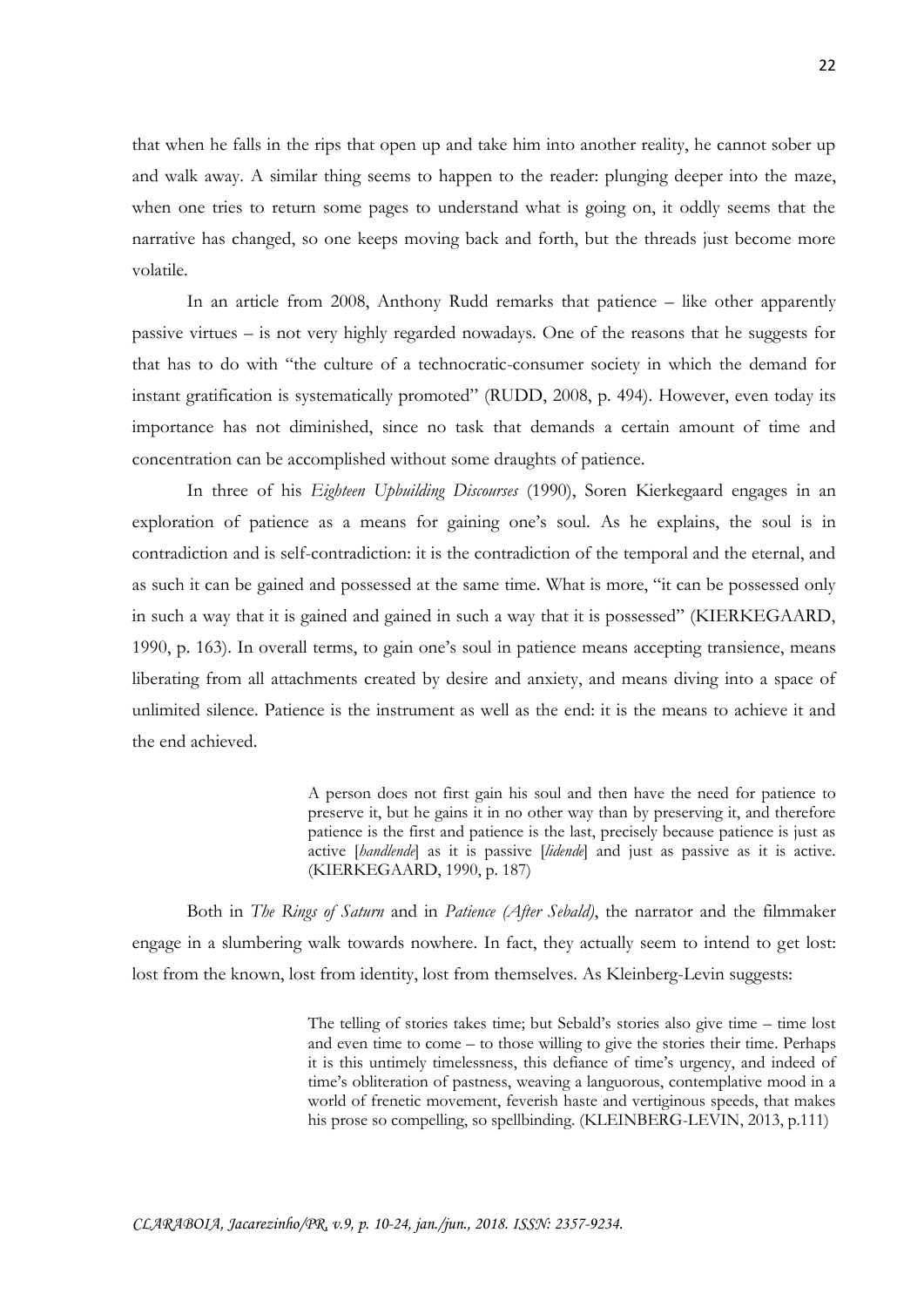As he explicitly states, Sebald is attempting to dismantle time's incessant advancement, its knife and the constant stabbing that leaves only destruction behind. In this sense, Sebald's narrator expects nothing, has no direction, and refuses to participate in a teleological flow. As previously mentioned, he depicts a process of gradual disappearing as a subjectivity. It would not be extreme to say that, in some moments, he becomes no more than a gaze. And it is exactly this movement that allows him the access into other realities, deeper levels of understanding, and the merging with people and objects encountered along the way.

Sebald and Gee's greatest achievement, therefore, is to achieve nothing. They undertake a patient contemplation. Patience is both their means and their goal, and through this sort of dissolution, they engage in something very close to a pilgrimage: it is not a pilgrimage towards a final destination, nor does it possess an itinerary, but as one of the interviewees mention along the film, it is a pilgrimage in its most original sense of healing. Through an interior silencing mainly manifested in a "making speak" – making the hidden, the forgotten, the mute communicate through language –, I believe both Sebald and Gee participate in a movement very similar to Kierkegaard's gaining of the soul in patience. If anything is ever gained, however, one cannot say, but as the moon of Saturn continued as dust after the destruction, so something went on in its journey when leaving the body in the end of the book, and similarly, in the film, the fog on the road slowly revealed the traces of a presence one thought lost forever.



Figure 3